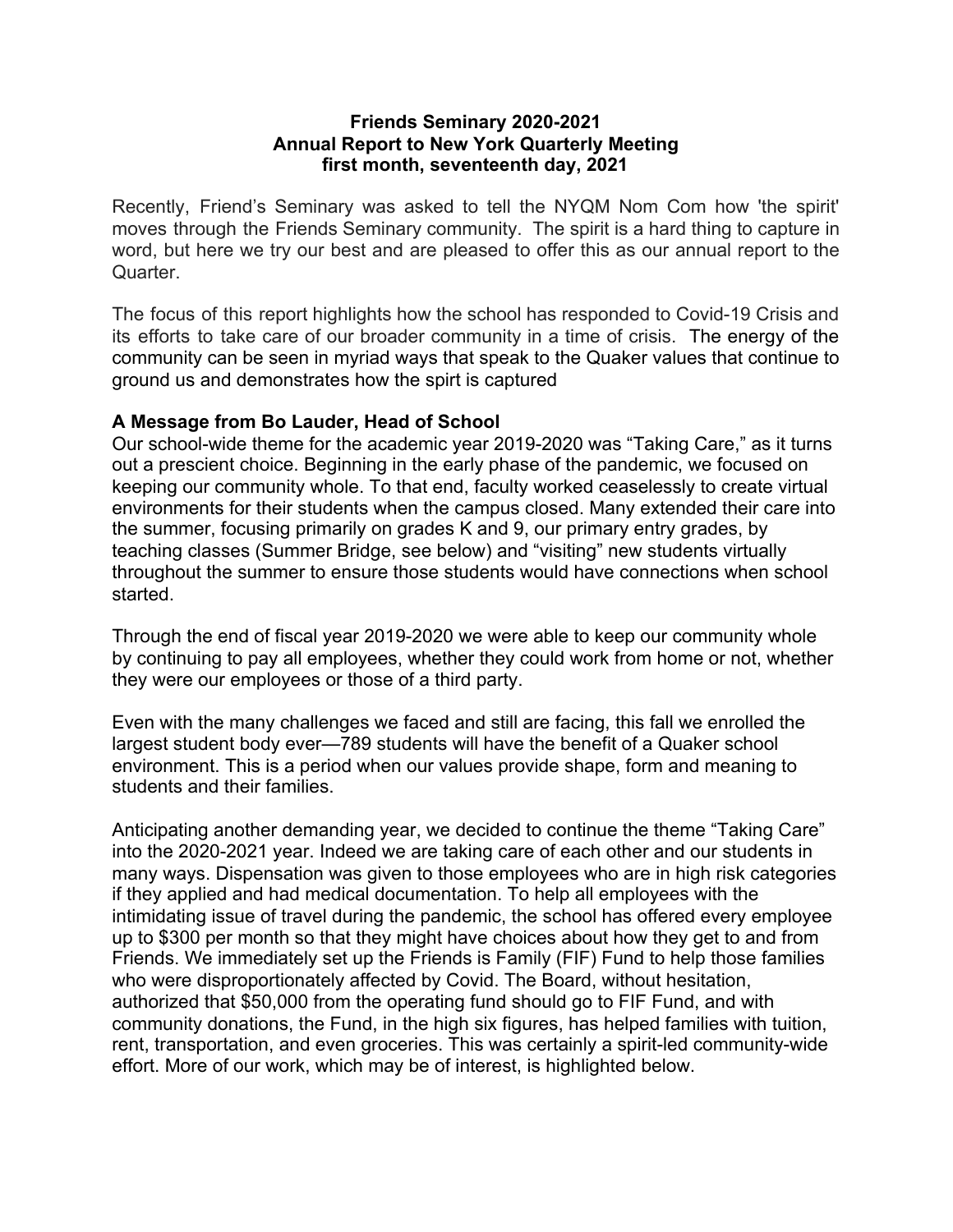I do feel the need to say that "the spirit" of Friends Seminary can not really be captured on a piece of paper. It is derived from and sustained by our daily work, interactions with and between our students, the dedication of our faculty and administrative staff, Meetings for Worship, our special places and an unquestioned love for the School.

In Friendship, Bo Lauder, Principal/Head of School

## **Friends Seminary Response Highlights**

### **Summer Bridge**

As the School was wrapping up the final weeks of our distance learning program for the 2019-2020 academic year, our faculty and administrative staff responded to the needs of its students by creating an optional program for students called "Summer Bridge," a name chosen because the program itself was designed to bridge the spring semester of 2020 and the fall semester of 2020.

The School recognized that, like our teachers and administrative staff, students and parents had had to shoulder a lot during this pandemic. Much had been asked of families as the School had to quickly move to a distance learning model due to the COVID-19 pandemic. The School is grateful for their partnership every step of the way, through the spring semester. Our desire in creating Summer Bridge was not only to give students optional academic and enrichment pursuits at a time when many summer plans and programs were being canceled but to also thank families for their understanding and support during these ever-shifting times. These programs were offered free of charge to enrolled Friends students.

To give you a sense of the scope of the Summer Bridge program, in the Upper School, there were 7 courses offered during Summer Bridge, serving 112 students. The Middle School offered 11 courses, serving 138 students. The Lower School program offered special programming specific to incoming students and parents in Kindergarten that provided opportunities to meet the K teachers and learn, via artful puppetry videos created by the Performing Arts faculty, about the Quaker SPICES and about what to expect as a new student attending Friends Seminary. Back in the Saddle, a specific course offered in each grade (1-4) was designed to offer enrichment and a review of skills learned in the previous academic year; priming students for a successful fall reentry. These programs served 168 LS students. Additional co-curricular programming was offered through the Friends Seminary Outdoor Program (FSOP) staff and the Center for Peace, Equity and Justice (CPEJ) staff in each division. These programs were over-enrolled and staff were able to make adjustments to accommodate the demand when possible.

Overall, the School spent \$97.60 per student that participated in Summer Bridge. It is hoped that the good will fostered between the School and the 418 students and their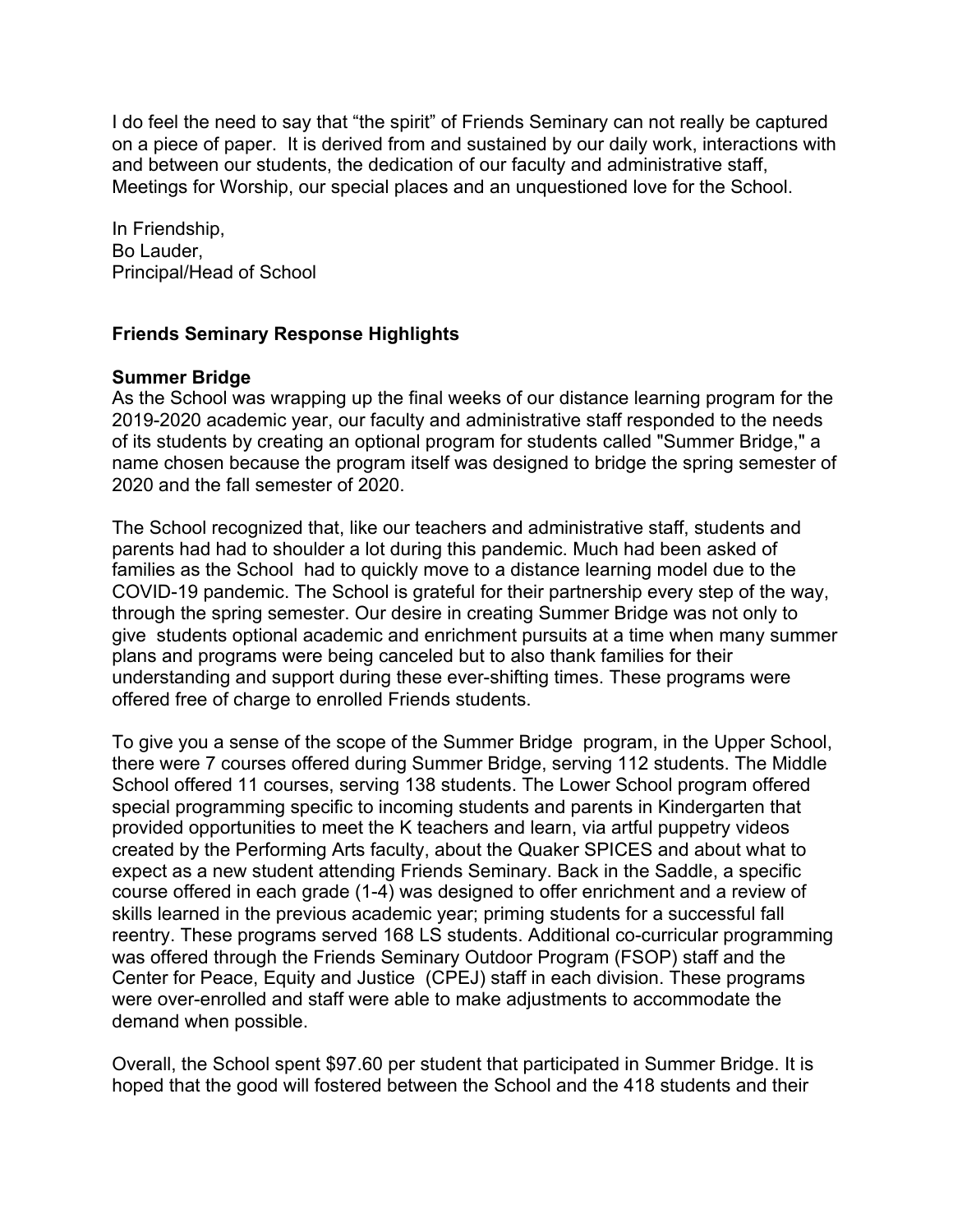parents makes the School's expenditure of \$40,800 a sound investment in the community.

### **Friends Is Family Fund**

Thanks to the generosity of the Friends community, we have been able to offer emergency financial relief for families experiencing income loss as a result of COVID-19. This relief has taken many forms, ranging from tuition payment delays to grocery vouchers to one-time tuition aid packages; FIF aid has reached 86 students from 69 Friends families to date, though families continue to reach out for support as the city endures ongoing waves of impact into the fall. A top priority for the Friends Is Family Support Committee: treating each family with dignity throughout the process and handling the details of their circumstances with discretion and confidentiality. Each individual story illuminated the humbling scope of need in the Friends community and the city more broadly. The FIF Support Committee created its own process for requesting support, focusing specifically on the testimonies of simplicity and integrity as they collected only the most essential information from families already feeling vulnerable. Responsiveness was paramount, and families received communication from the school within 24 hours of reaching out. Perhaps most profound: Five families who had requested and received a one-time tuition aid package based on job or income loss in the spring declined or returned part of the aid granted, asking specifically for the money to be returned to the FIF Fund for other families since their own income or employment situations had stabilized throughout the summer.

### **Director of Distance Learning Hire and Prep for Teachers Moving to Hybrid Teaching**

Prior to the summer recess, the School rehired the recently departed math teacher department chair, Benjie Messinger-Barnes, this time as Director of Distance Learning. In this position, Benjie spent the summer and opening months of the school year supporting teachers with a large increase in virtual learning. In some grades, this meant helping whole courses go online, in other grades it meant increasing the ways that technology was supporting in-person learning in the pandemic era. Central to Benjie's work has been helping teachers to create a sense of community, human connection, and a forum to practice Quaker traditions and values. For example, Benjie has helped teachers learn the most effective ways to lead students in silent reflection and guided inquiry during a Zoom session. Benjie has also worked hard to make sure that as we move forward with an increased role of technology that no child is left behind due to technical constraints or troubles with online engagement. In fact, FS teachers have spent well over 3,000 total hours on professional development related to online learning and social/emotional health in the online setting.

# **Social Emotional Learning and Mental Health in a Pandemic**

As the Support Services Department prepared for an unpredictable fall, with a combination of reopening our school buildings, continued distance learning and/or a hybrid of the two, along with heightened conversations about racism and inequity, it was clear that Social-Emotional Learning (SEL) would be a crucial framework for supporting the mental health of our students, staff and families. Throughout the summer, many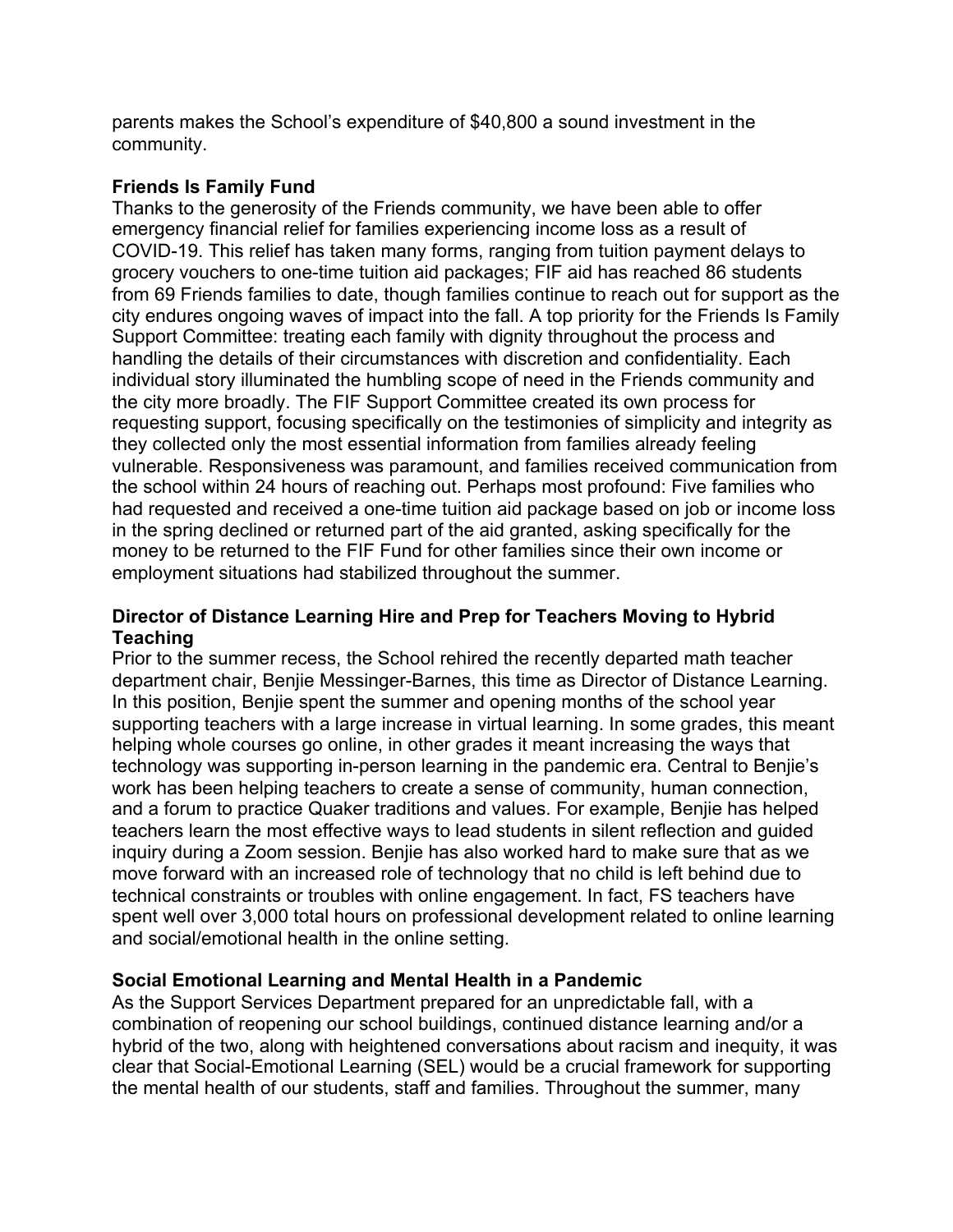mental health professionals (including our own) across NYC independent schools participated in different SEL working groups in order to harvest their collective ideas to provide a range of resources and programming. From identifying the needs of our specific community, through surveys and conversations, determining the structures for support, and recognizing the various stressors different constituencies may be experiencing, we provided space for individuals and groups to come together and share their stories, process their emotions, and learn coping skills, tools, and strategies for managing uncertain times. We also connected community members to organizations or outside practitioners for ongoing needs. We shared webinars, articles, and resources available in the larger community, including no cost and lower fee therapeutic support as well as apps for meditation, calming, and self-care.

Social-emotional learning and support plays an important role in improving learning and academic outcomes, increasing academic performance, improving attitudes and behaviors, decreasing negative behaviors, furthering personal responsibility, self-awareness, and encouraging goal-directed behavior. It reduces emotional distress, boosts social awareness, improves relationship skills, decision making, and pro-social behaviors such as kindness, sharing, and empathy. Thinking from a systems perspective, it was important to proactively anticipate and implement preventive measures and then attempt to recognize and address worries and fears at all levels admin, faculty, parents, children. With anticipation of separation anxiety, traumatic stress, grief and loss, vulnerability, fragility, inattention, and more, we provided forums for parents, faculty, staff, and students using best practices for community well being and an understanding of the importance of 'care for the caregivers' to create a climate of support across the School. Keeping in mind that recovery from a crisis takes time and may not happen in a linear fashion—especially during a pandemic that does not have a discrete, known end, awareness, balance, and connection helps. We set and celebrate achievable goals and the resilience of the great people in our school who go above and beyond as they support and help others in times of crisis. The support provided aimed to foster a continued sense of belonging that members of our community need to feel during times of crises as well as a sense that no one has to suffer alone and that there is help and hope.

### **Anti-Racism Community Dialogues & Summer Course on Race, Justice & Circle Keeping**

As we became aware of incidents of lethal racial violence against Black Americans across the country, as well as experiences of racial bias within the School through Instagram postings from @BlackatFriends, we brought the community together in different forums for reflection and dialogue. Beginning monthly in May and ending in August, we ran a series of intergenerational dialogues on anti-racism open to the whole community. Those dialogues were widely attended, as community members of all ages felt the call to action on anti-racism. The first community-wide dialogue on race, for example, brought together 250 people! The dialogue series included both interracial spaces and racial affinity spaces, in alternating fashion.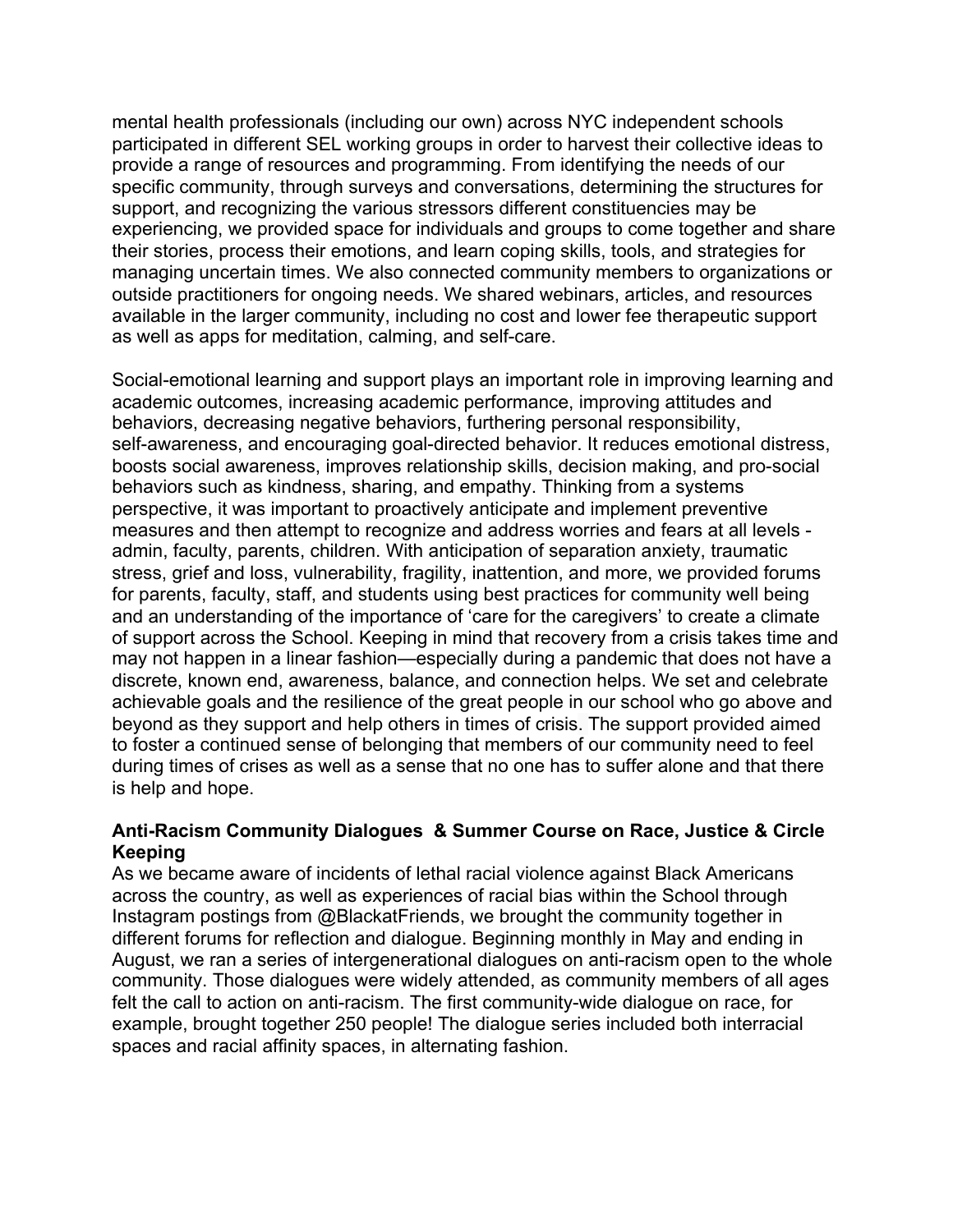As part of the Summer Bridge program, CPEJ hosted a summer course for Upper School students on Race, Justice, and Circle Keeping. Roughly 25 students enrolled in the course. Instructors used the Peacemaking Circle process to help students explore how race has impacted their own experiences as well as how it has shaped the modern world. Students learned about the different levels of racism and how they work in concert to harm individuals and communities. Then students learned how to facilitate Circles on race so that they would have the skillset to convene Circles whenever and wherever needed.

As a culminating experience in the course, these students joined CPEJ staff in facilitating the final community-wide dialogue on race in August. Additionally, this fall, these same student leaders have used their newly-acquired skills to facilitate a multitude of reflective conversations with their peers in collaboration with CPEJ staff. One of the latest Circle sessions has been a post-election dialogue held for parents, students, teachers and staff at Friends in which the student facilitated breakout groups that included many participants.

## **Parents Association Promotes Community**

When our school had to move to remote learning last spring, the Parents Association (PA) quickly took action to implement ways to continue to promote community. Hosting everything from virtual "live" magic shows and dance parties for students to mini courses in zoom for parents, the PA helped us stay connected to one another. Each week, students and parents were sent activity challenges, such as word searches with staff names or instructions on how to create a "time capsule photo" of objects that were important to our community during quarantine. Frequently, creative challenges would be shared widely in the Friends Weekly Digest (FWD). This fall, PA committees are working hard to keep long-held community celebrations and traditions alive; modifying parent connection opportunities in safe and socially distanced ways. The Service and Diversity and Inclusion PA programs have charged on using technology that allows parents to connect in new ways, such as sharing weekly queries in the FWD. Halloween festivities moved completely outdoors and allowed parents to gather safely in efforts to create a "spooktacular" surprise when students were dismissed which spread joy to all. The *God's Love We Deliver* bag-decorating activities carry on as parents are given supplies to design a bag at home while zooming in to learn about the ways God's Love supports those in need. The PA is also hosting virtual speakers for parents, faculty and staff that focus on providing support and taking care of each other during these difficult times. The partnership between the PA and the school remains strong in this unusual year and our warm and vibrant community remains bonded. The pandemic has certainly curtailed our regular programming but the commitment to community remains high.

### **Service Program at Friends Adapts to Pandemic Challenges**

In order to provide the Friends community with more opportunities to asynchronously learn about issues of social justice, CPEJ has launched Service Learning Modules. In line with our head, hearts and hands framework, each service learning module is designed to allow participants to dive into a particular topic and learn about it using a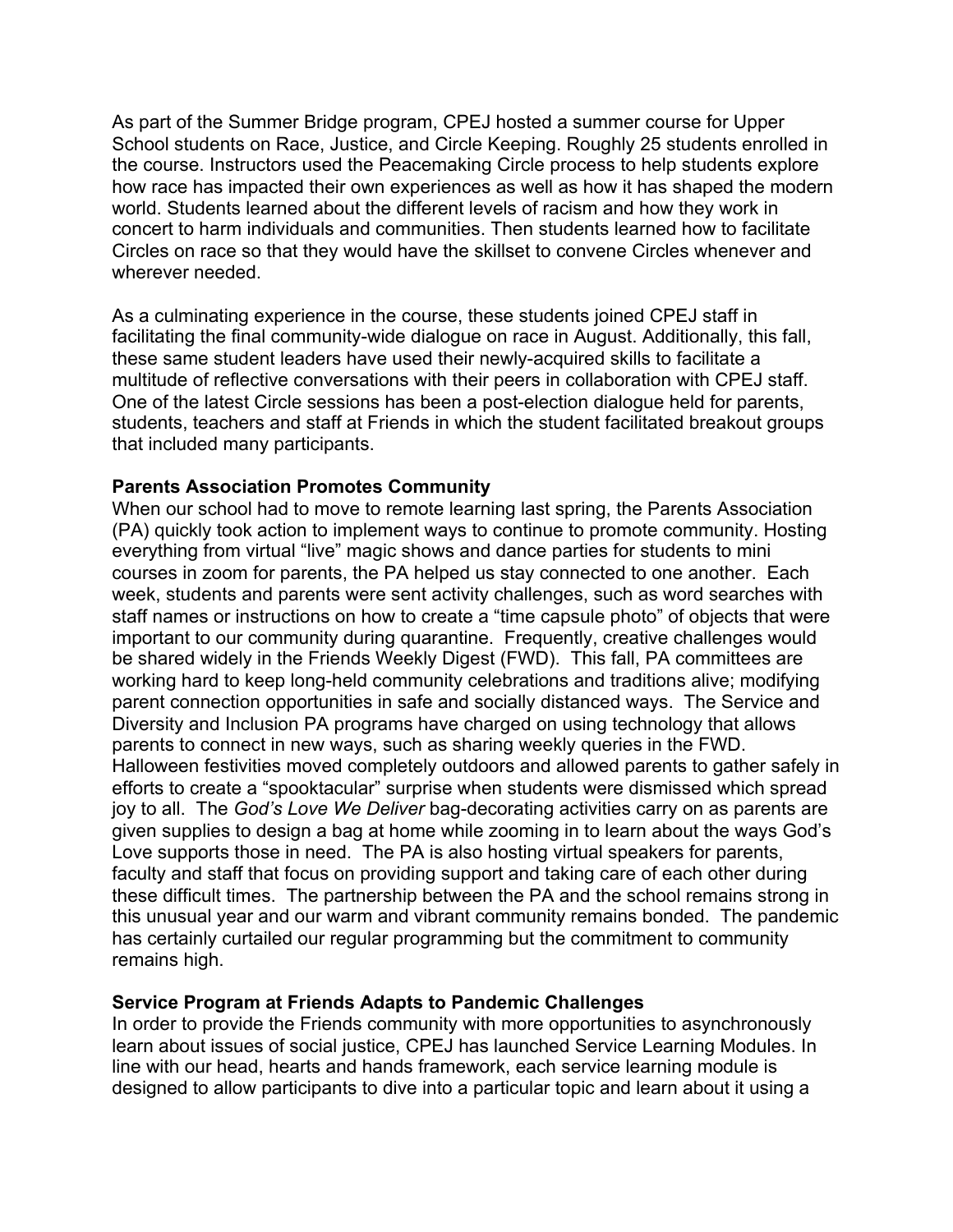lens of justice. The head speaks to the importance of educating ourselves about social justice issues, the heart is connected to the importance of building empathy and understanding for those most directly impacted by these issues, and the hands are a symbol of taking action. Participants have the opportunity to read articles, watch videos, and engage with others on threaded discussion boards. At the end of the module, participants have the chance to connect with organizations actively working on issues related to the theme of the module.

#### **Prep for Election & Speak Up for Civility Community Compact**

Informed by our Quaker values and inspired by a civility campaign of the Southern Poverty Law Center's Teaching Tolerance program, the Center for Peace, Equity and Justice at Friends launched a civility initiative that invites students, parents, faculty, and staff to consider ways we might pursue, through our individual and collective actions, a more civil dialogue in the public spaces of our democracy. The initiative was driven by concerns from student leaders, faculty, and administrators, who, as witnesses to the increased levels of division and polarization, wanted to find a response that calls for something better. These civility affirmations invite community members to consider how our timeless Quaker testimonies and practices can inform how we learn about and discuss politics and other complex issues. It asks ourselves: In our classrooms and at home, what are ways we might pursue these values and practices more fully during the election and beyond? Our school environment aims to be one in which it is safe to explore—and disagree on—important topics. Recognizing that individual truth is always partial, we need to listen with openness and respect, especially to "the other," as much as we need to speak up with clarity and conviction. Separate Zoom assemblies were held in each of the three divisions, as well as breakout groups for community dialogue around the affirmations and queries. View the Speak Up for Civility community compact [here](https://drive.google.com/file/d/1lLWMiGlZ58wnPN3VH201ixd2sGBdX3Y7/view?usp=sharing). Additionally, developmentally-appropriate activities around the election were designed and implemented by teachers and student leaders in all three divisions. These ranged from a mock election in the Lower School, Circle dialogues in the Middle and Upper School advisories, to a student-moderated assembly with BIPOC panel guests.

### **Student Participation in FCNL Annual Meeting & Quaker Public Policy Institute**

For a third year, Friends students will participate in the Friends Committee on National Legislation's Annual Meeting and Quaker Public Policy Institute. While last year's student group was able to meet with legislators on Capitol Hill to lobby for the repeal of the 2002 Authorization for the Use of Military Force against Iraq, this year's student representatives will call on Congress for strong action to address police abuse that results in murder and violence against Black people, the militarization of the police, and legislation that begins to transform policing. The two-day conference will connect students with Quakers from across the country in Zoom advocacy groups. Besides gaining advocacy skills from Quaker lobbying professionals, as well as the opportunity to use their voice to promote peace and justice, the dozen student participants reported that they valued the time spent working alongside Quakers young and old from states across the country to develop their persuasive talking points for their assigned meetings with political representatives.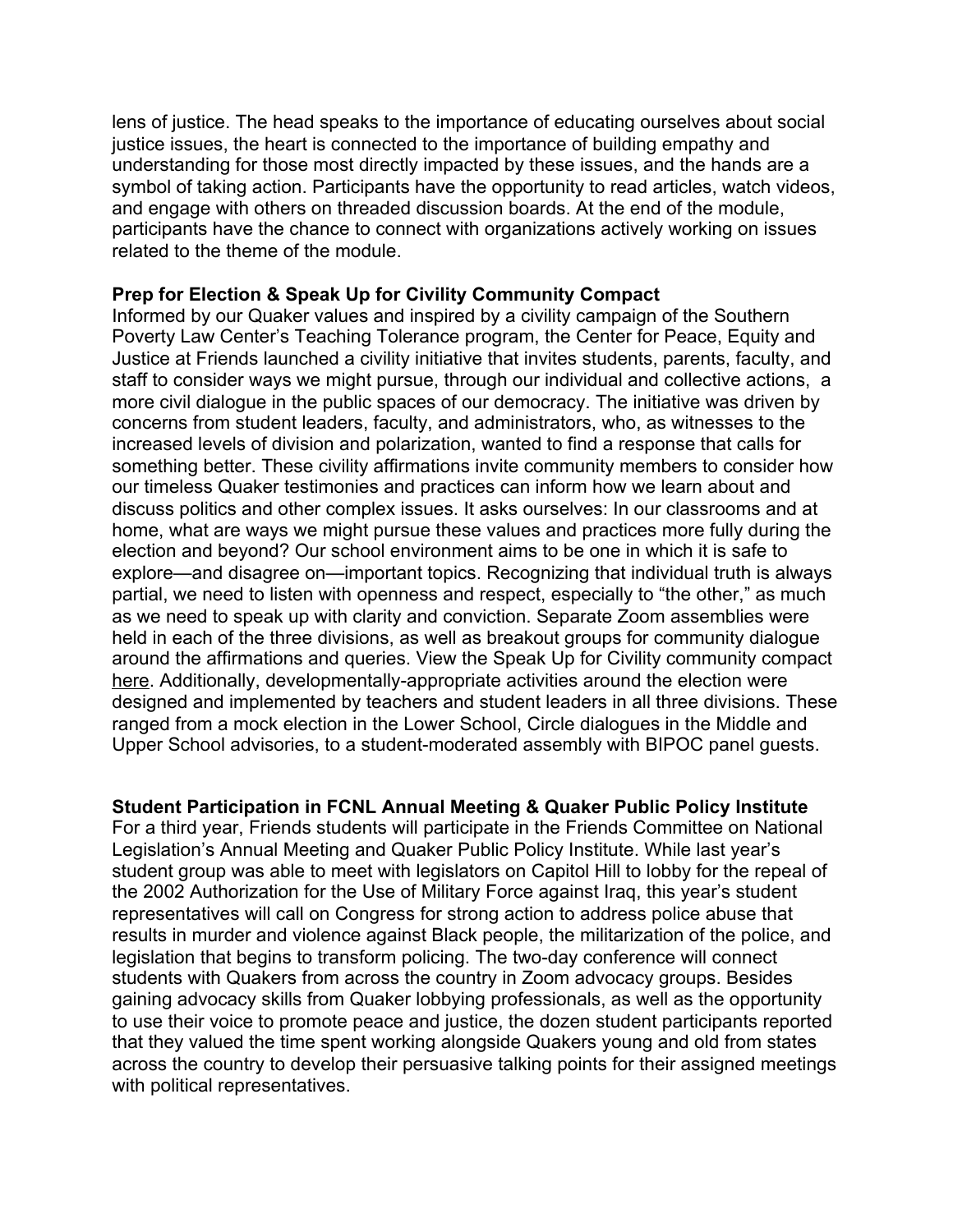### **Youth Philanthropy Initiative (YPI) Funds Nonprofits Furthering Social Justice** To complement their study of the origins of social inequality throughout 9th grade History, students participate in a service-learning project through the Youth and Philanthropy Initiative (YPI). This program gives students the opportunity to look at how social issues play out in New York City today while they learn about and work with a local social service organization. In addition, this project will emphasize a variety of academic and personal skills including presentations, collaboration, self-advocacy, research, writing, and the ability to create compelling narratives. Since the 17th century, service has been a central pillar of Friends education, and we hope to continue that tradition through this program.

Last year, students and teachers recognizing that the climate will have a bigger impact on humanity than the internet ever had, and considering Friends Seminary's call to peace, equity and justice and the Quaker testimony of stewardship, decided to represent nonprofits in the NYC area whose mission and programs worked for a sustainable future. Through this annual project, Friends students have helped to fund over \$45,000 worth of grants sponsored by the Toskan Casale Foundation and other supporters. Last year, grants were awarded to Edible Schoolyard NYC, Green City Force, and WE ACT. This spring, students have selected to focus on nonprofits working to further racial justice.

### **Parents New to Friends Seminary Orientation to Quaker Education**

Friends Seminary prioritizes parent partnership in educating the whole child. The School believes it is important that parents have an opportunity to understand more profoundly the philosophy and pedagogy of our Quaker school. Our community's culture is strongest when every member understands the testimonies and practices that our school upholds. These core values are interwoven into all aspects of a student's experience at Friends. For these reasons, the School asks all parents new to Friends to participate in an orientation workshop to learn what makes a Quaker education unique and how these core values are infused in the classroom, our communal Meetings, our interactions with one another, as well as the world beyond. During this orientation, parents have an opportunity to unpack everything from Quaker terminology to the testimonies—with the intent to better understand a Friends approach to learning. Initial funding to launch this workshop was supported by The Sue Thomas Turner Quaker Education Fund (STTQEF), housed at the Baltimore Yearly Meeting of the Religious Society of Friends.

# **Virtual Meetings for Worship**

Of course, Meetings for Worship have continued despite the difficulties of social distancing. Friends Seminary got their virtual Meetings for Worship up and running as early as the first weeks in March 2020 when teachers and students all had to go remote.. These communal worship spaces have been vital for our community now more than ever. Divisions are holding regular Meetings for Worship through Zoom, as well as all-school Meetings and even constituency-specific ones such as monthly Meetings being held for alumni wanting to use the Quaker practice as a way to connect during